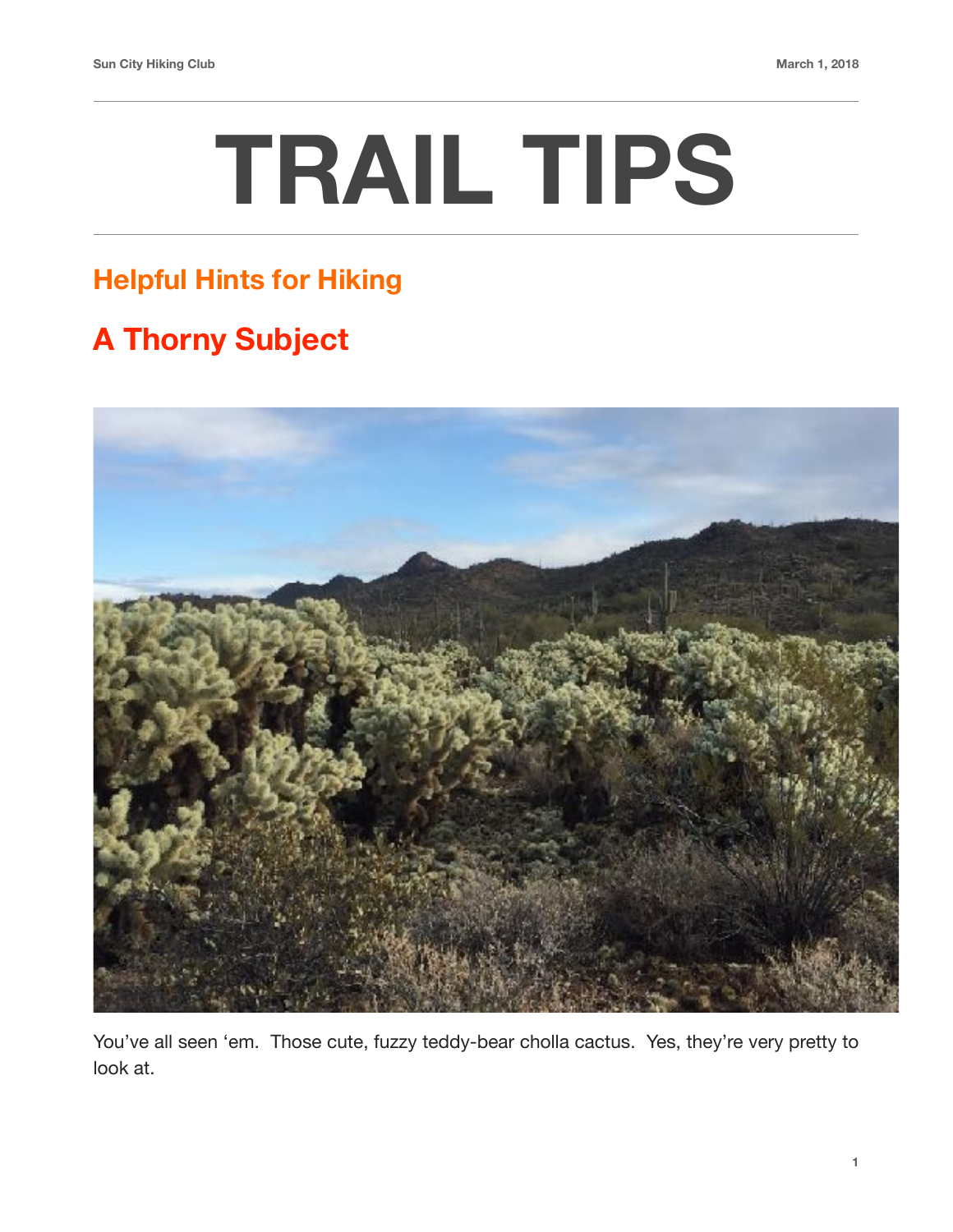But don't touch 'em! Most of us have made this mistake before with these thorny flora. One thinks one can get away with just a little poke on a thorn to see just how sharp it really is, and the next thing you know, the dad gummed thing is stuck in your finger!

There's a very good reason for this. And I have to give a tip of the hat to Van Judd, Sun City Hiker and purveyor of all things historical for enlightening me as to the reason. Yes, I know they're sharp and pointy. But did you know they have barbs on them, like little fish hooks, designed to inflict maximum pain on the unsuspecting victim when trying to remove one?

See for yourself:



The pointy end is to the right. As the thorn penetrates the skin, the barbs lay down against the spine. As soon as you try to pull the sucker out though, guess what happens? Yup, those little barbs spring out and resist your puny attempts with your fingernails or teeth to remove them from your epidermis.

Tweezers, hemostats, or needle-nose pliers are the best tools to perform a thornectomy on yourself. It takes a bit of effort to dislodge them. And a certain amount of pain.

Some of the barbs on certain types of cactus are teeny-tiny. There's a variety of Prickly Pear cacti that has what looks like little nubbins on their paddles, but they're actually little patches of spines. These can be a real challenge to remove.

One method I've seen to fully remove small spines involves spreading good old Elmer's glue on cotton gauze and applying it to the affected area. Let dry, and peel the gauze off. It will hopefully pull the spines out as it is peeled from your abused skin. You might lose a little hair too, especially the gentlemen out there, but cowboy up guys! You'll know what your spouses go through when they wax their unwanted follicles.